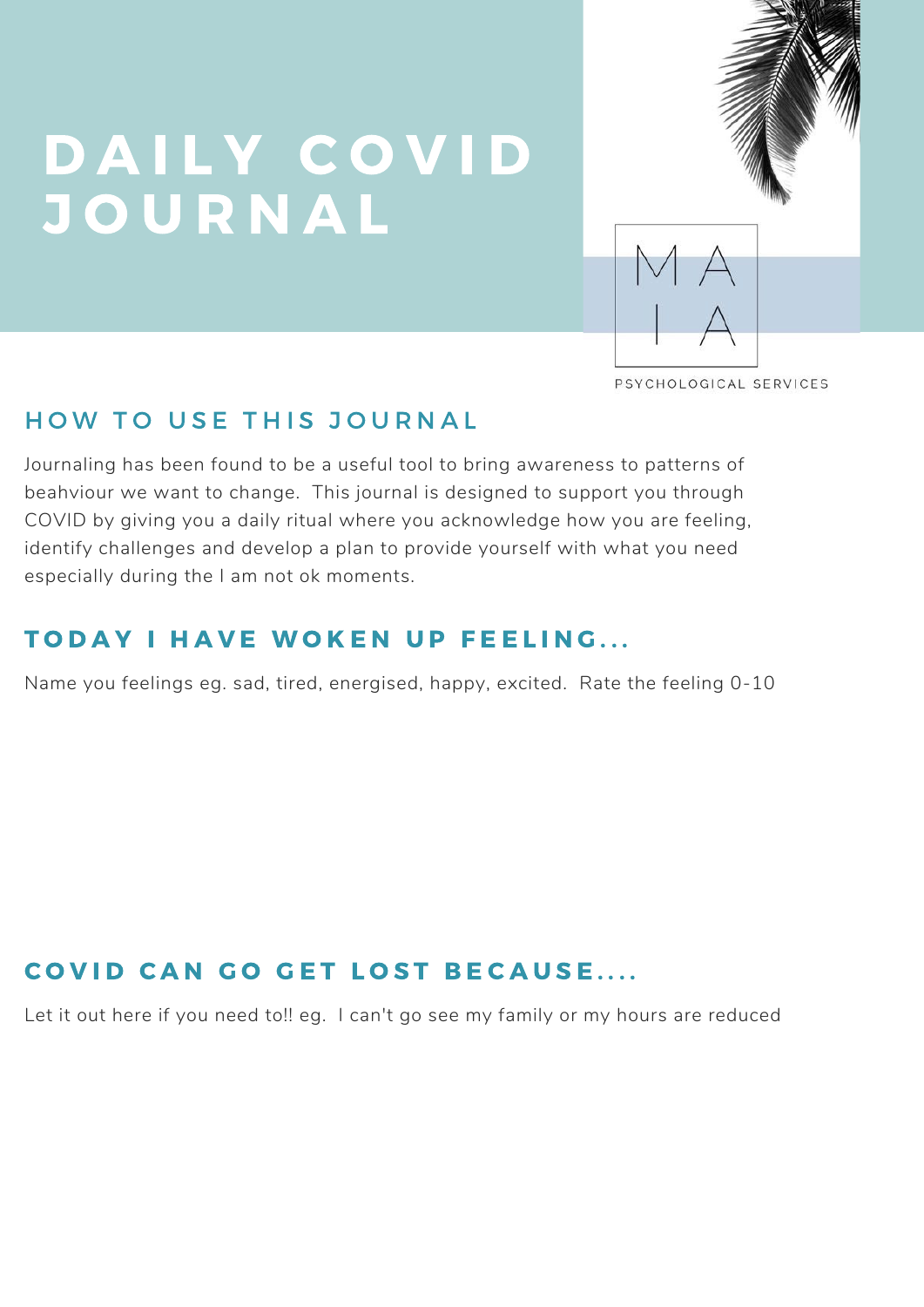# D A I L Y C O V I D J O U R N A L



PSYCHOLOGICAL SERVICES

#### ONE WAY COVID HAS POSITIVELY INFLUENCED MY BEAHVIOUR IS....

Project Takedown v1 Reflect upon the past day or week and share what may have been positive. Eg.<br>... spending more time with family or cooking more.

### ONE THING I WILL DO TO GROUND TODAY IS...

commit to one behaviour, it should be achievable. eg. go for a walk, do breathing.

#### I KNOW I AM OK WHEN...

Share thoughts, behaviours and feelings that indicate you are in an "I am ok" space